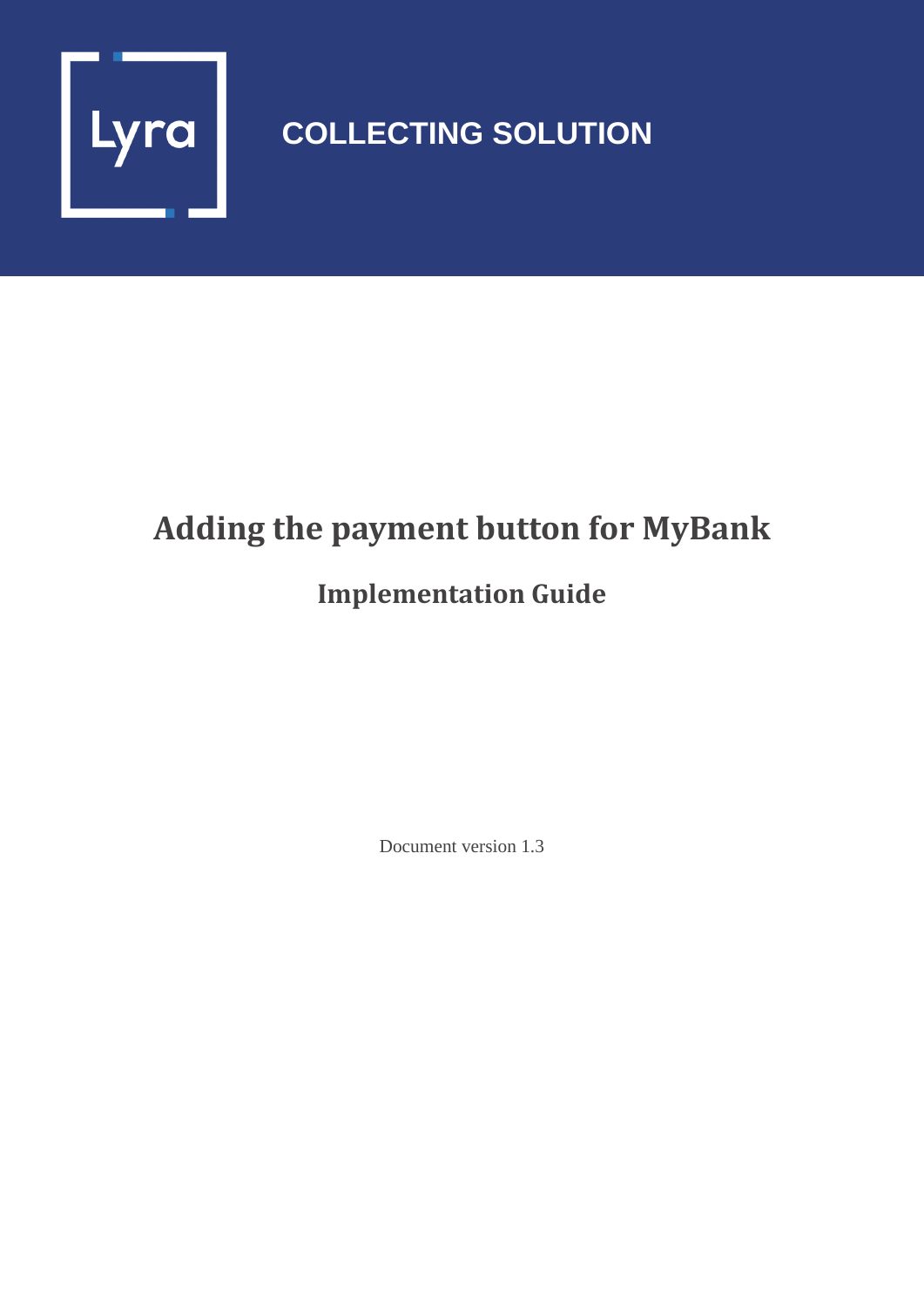### **Contents**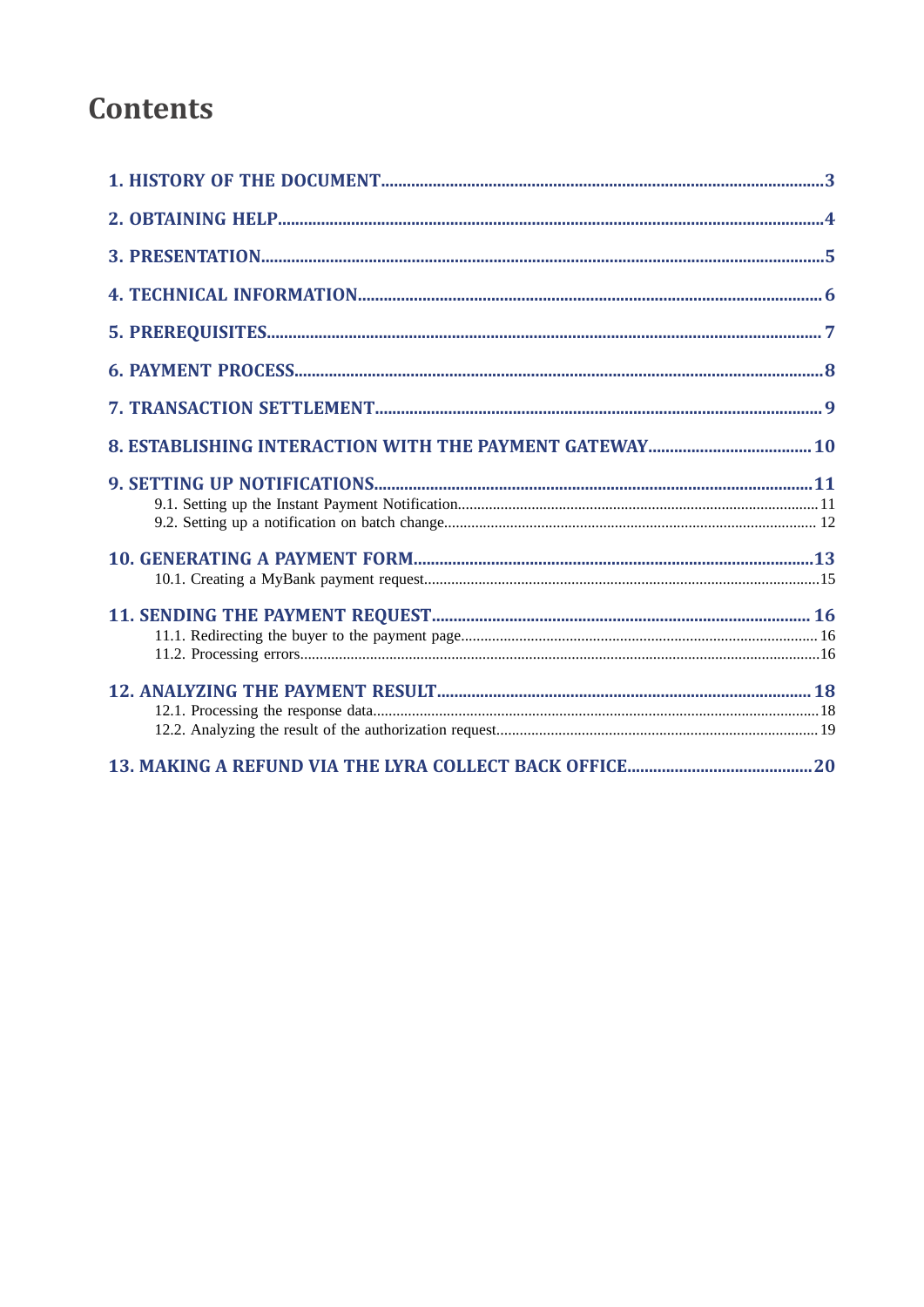# <span id="page-2-0"></span>**1. HISTORY OF THE DOCUMENT**

| <b>Version</b> | <b>Author</b> | <b>Date</b> | <b>Comment</b>                                                                                                                                          |
|----------------|---------------|-------------|---------------------------------------------------------------------------------------------------------------------------------------------------------|
| 1.3            | Lyra Collect  | 11/2/2020   | Update of error codes in the Processing errors chapter.<br>٠<br>Update of the Technical information chapter.<br>٠<br>Update of the refund process.<br>٠ |
| 1.2            | Lyra Collect  | 1/24/2020   | Update of the CAPTURED status description.<br>٠<br>Update of additional information.<br>٠<br>Integration by iframe not supported.<br>٠                  |
| 1.1            | Lyra Collect  | 9/30/2019   | Update of supported countries.<br>٠<br>Update of available operations.<br>٠                                                                             |
| 1.0            | Lyra Collect  | 9/20/2019   | Initial version                                                                                                                                         |

This document and its contents are confidential. It is not legally binding. Any reproduction and / or distribution of all or part of this document or its content to a third party is strictly prohibited or subject to prior written authorization from Lyra Collect. All rights reserved.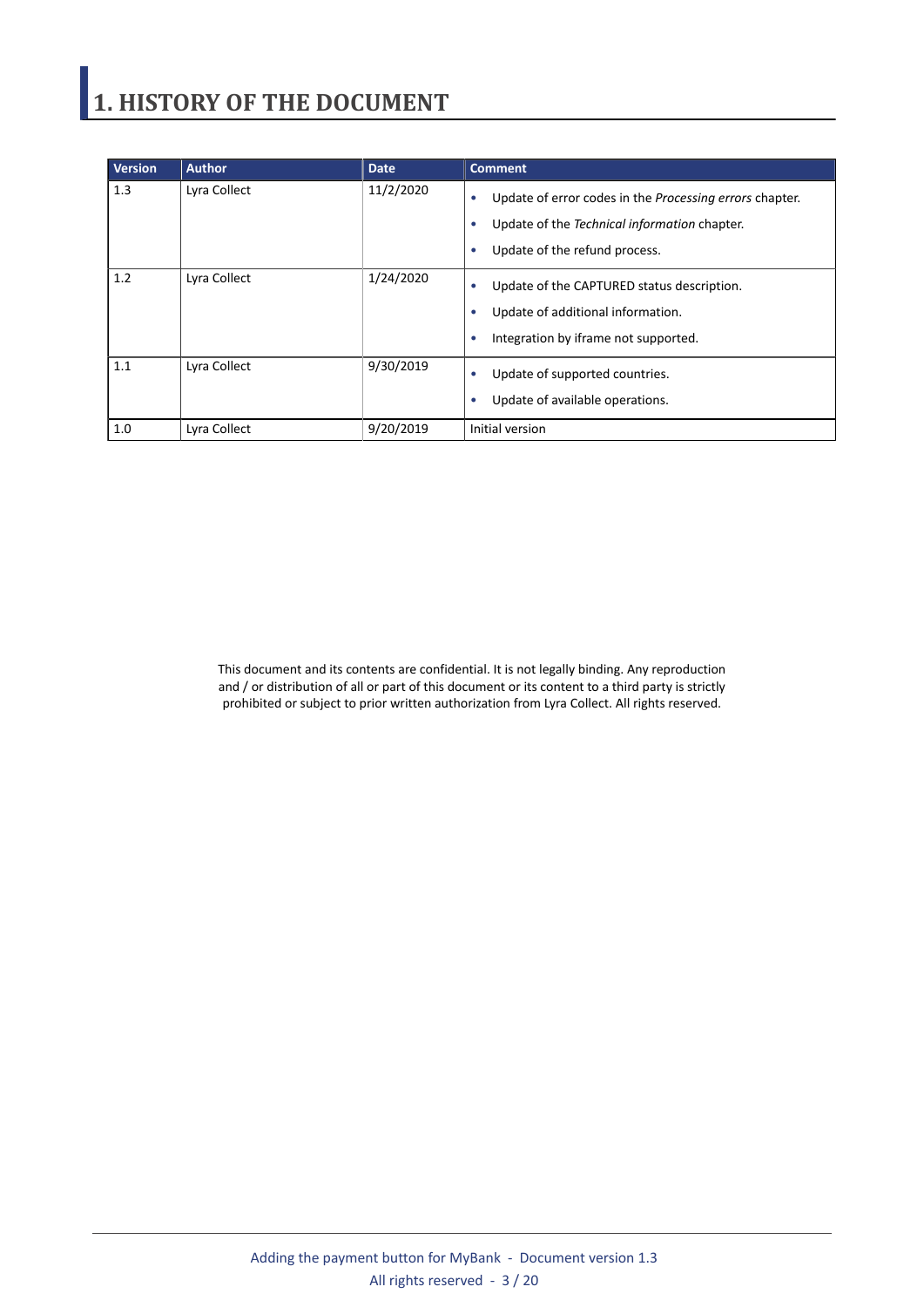### <span id="page-3-0"></span>**2. OBTAINING HELP**

Looking for help? Check our FAQ on our website

*<https://docs.lyra.com/en/collect/faq/sitemap.html>*

If you have any technical questions or need assistance, our tech support is available

from Monday to Friday from 9 a.m. to 6 p.m.

by phone at:



by e-mail : *[support-ecommerce@lyra-collect.com](mailto:support-ecommerce@lyra-collect.com)*

and via your Expert Back Office, **Help** > **Contact support**

To facilitate the processing of your demands, you will be asked to communicate your shop ID (an 8-digit number) .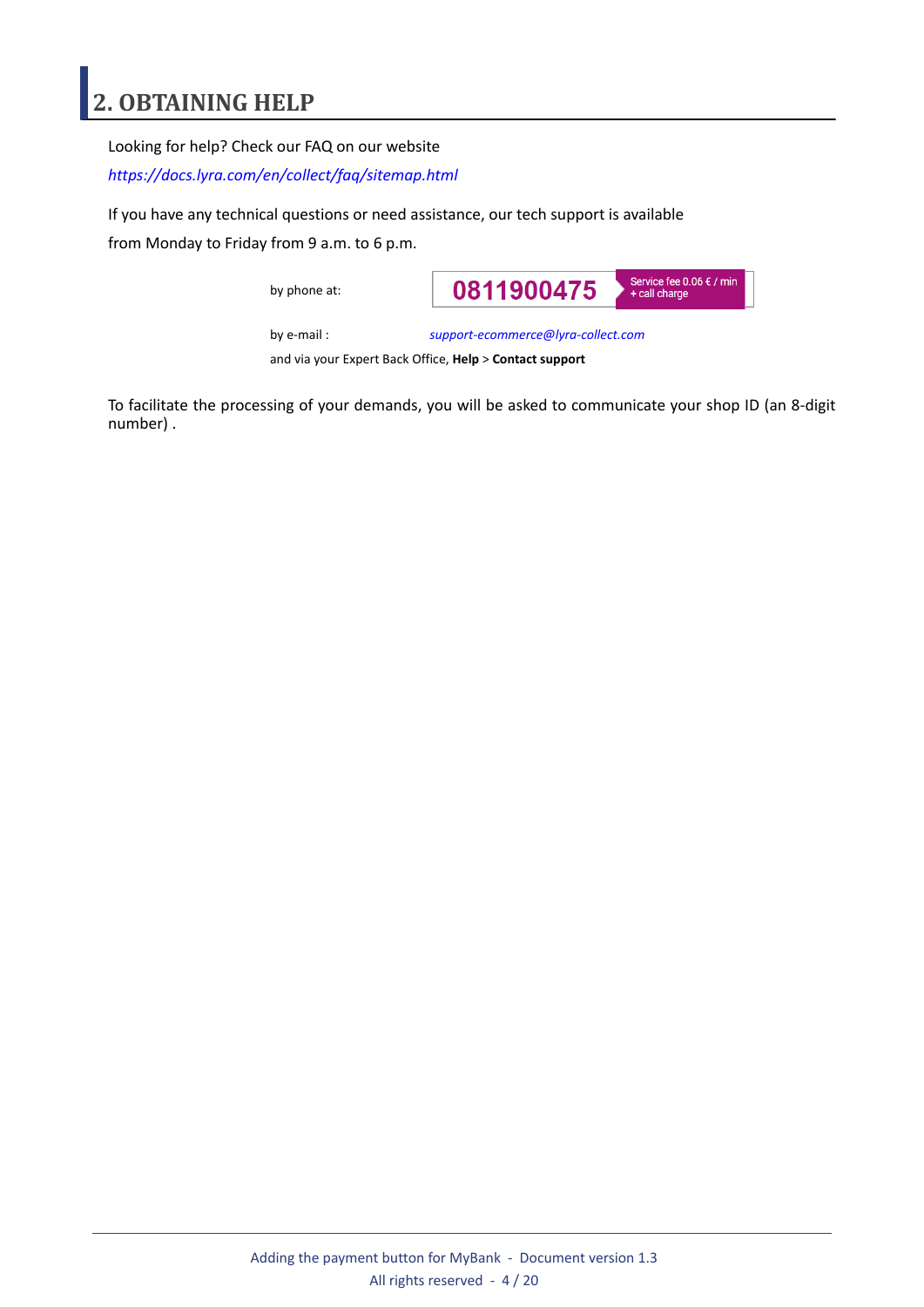# <span id="page-4-0"></span>**3. PRESENTATION**



MyBank is a payment method present in several European countries. Based on wire transfer, it allows the buyer to be redirected to the secure payment site of his/her bank and thus to transfer the amount to pay to the merchant's account. The merchant receives a real-time confirmation of payment, allowing him to ship the order more quickly.

|         | <b>Supported currencies</b>      |                        | <b>EUR</b>                                                                                                                                        |
|---------|----------------------------------|------------------------|---------------------------------------------------------------------------------------------------------------------------------------------------|
|         | <b>Supported countries</b>       | ۰<br>٠                 | Italy<br>Spain<br>$\bullet$<br>Greece                                                                                                             |
| $\odot$ | <b>Additional</b><br>information | $\bullet$<br>$\bullet$ | Debit is immediate (no capture delay).<br>Transaction validation is automatic (no manual validation).<br>No capture file is sent to the acquirer. |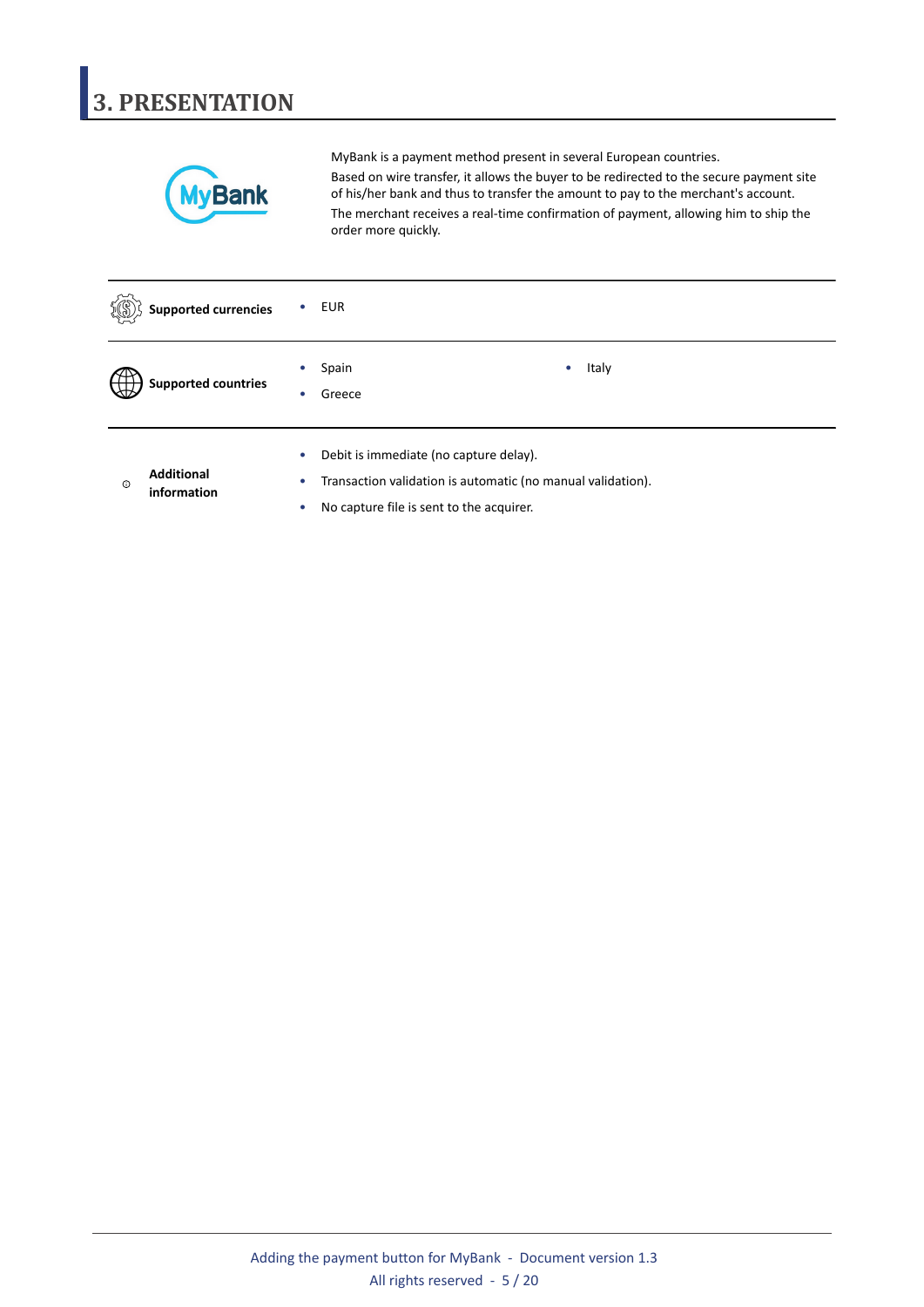### <span id="page-5-0"></span>**4. TECHNICAL INFORMATION**

| Values of the<br>vads card brand field | <b>Supported currencies</b> | <b>Authorization</b><br><b>Supported countries</b><br>validity period |  | <b>Payment process</b> |
|----------------------------------------|-----------------------------|-----------------------------------------------------------------------|--|------------------------|
| I MYBANK                               | EUR                         | ES: GR: IT                                                            |  | Immediate capture      |

| <b>Sales channels</b>       |  |
|-----------------------------|--|
| e-commerce                  |  |
| m-commerce                  |  |
| MOTO payment                |  |
| Interactive Voice Server    |  |
| Payment order by e-mail/SMS |  |
| Payment order by WhatsApp   |  |

| <b>Operations with transactions</b> |  |  |
|-------------------------------------|--|--|
| Cancellation                        |  |  |
| Refund                              |  |  |
| Modification                        |  |  |
| Validation                          |  |  |
| Duplication                         |  |  |
| <b>Manual reconciliation</b>        |  |  |

| <b>Type of integration</b> |   |
|----------------------------|---|
| Redirection                |   |
| <b>Iframe</b>              | M |
| JavaScript Client          | × |
| Data collection form       |   |
| MarketPlace                | ж |
| <b>API Web Services</b>    | ж |
| Mobile SDK                 | 发 |
| <b>Back Office</b>         | ж |
| WhatsApp                   |   |

| <b>Payment type</b>              |   |
|----------------------------------|---|
| Immediate payment                |   |
| Deferred payment                 | ж |
| Payment in installments          | 皱 |
| Payment by subscription          | ж |
| Payment by file (token or batch) | ж |
| One-click payment                | ж |
| Payment by wallet                |   |

| <b>Miscellaneous</b>   |  |
|------------------------|--|
| Reporting              |  |
| Transaction settlement |  |
| Chargeback settlement  |  |
| Extra payment attempts |  |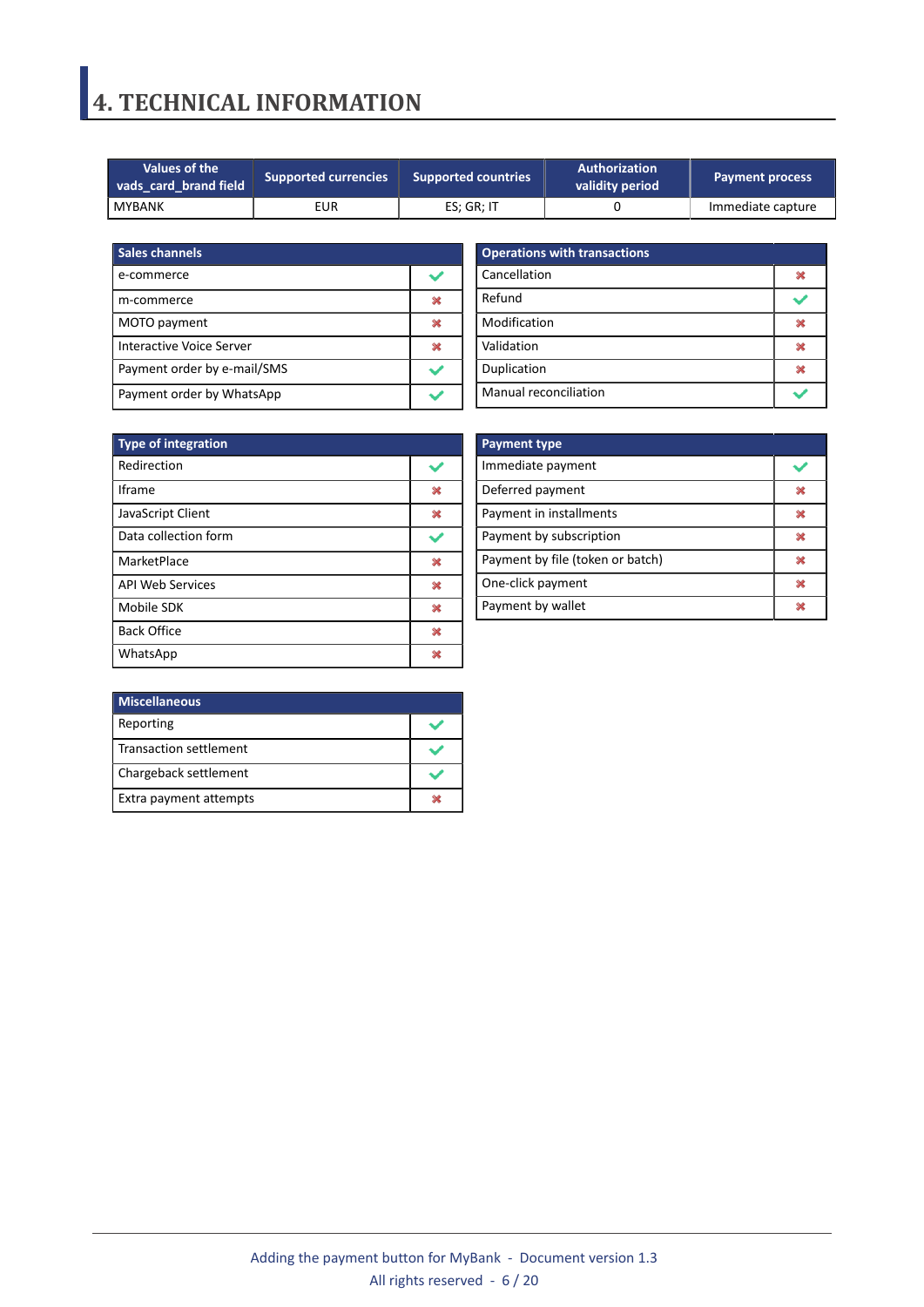# <span id="page-6-0"></span>**5. PREREQUISITES**

In order to enable the MyBank payment method:

- **1.** Contact the Middle Office.
- **2.** Fill out and send the **KYC** and **Merchant Registration Form**.
- **3.** Once all the documents have been validated, the MyBank payment method will be enabled for your shop.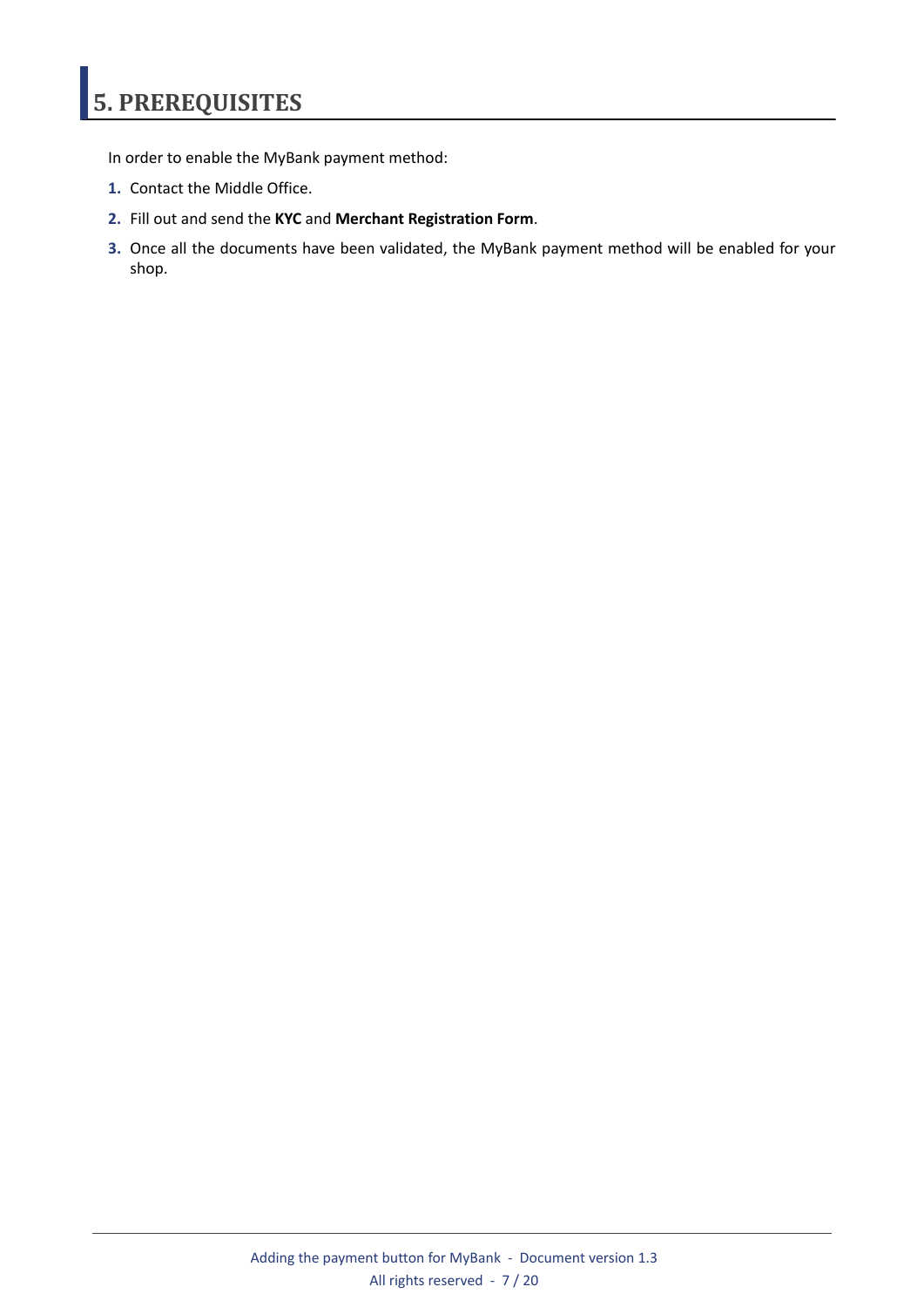### <span id="page-7-0"></span>**6. PAYMENT PROCESS**



You will find below the payment flow of a payment via MyBank:

#### **Note**:

Ifthemandatory fields have not been provided (see chapter **Creating a MyBank paymentrequest**), another page is provided to the buyer to allow him or her to fill in their personal details.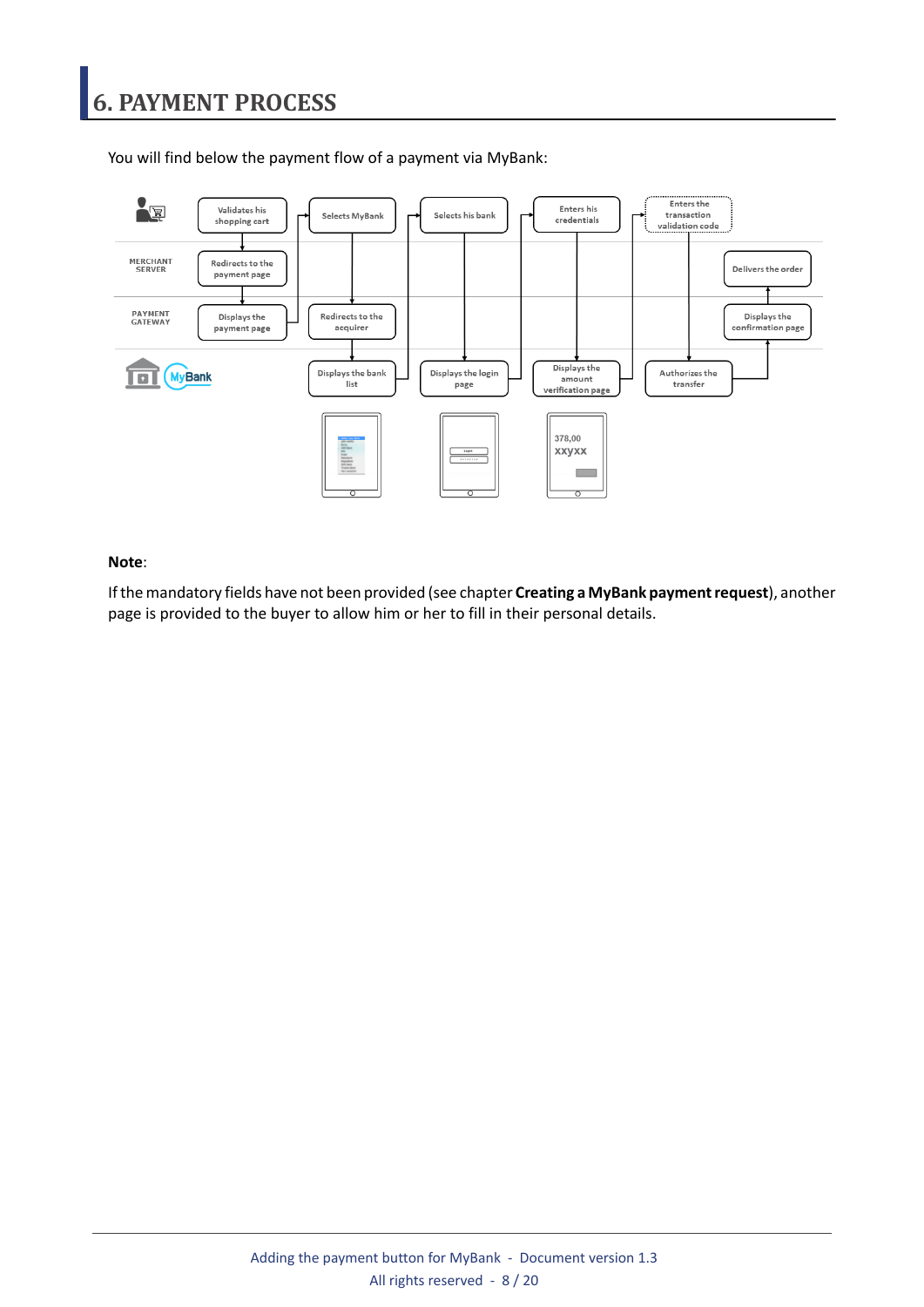# <span id="page-8-0"></span>**7. TRANSACTION SETTLEMENT**

MyBank transactions are supported by the following services:

- Visual transaction reconciliation
- Visual chargeback reconciliation
- Bank reconciliation report
- Chargeback reconciliation report

If you wish to enable or obtain more information on these services, contact the Middle Office.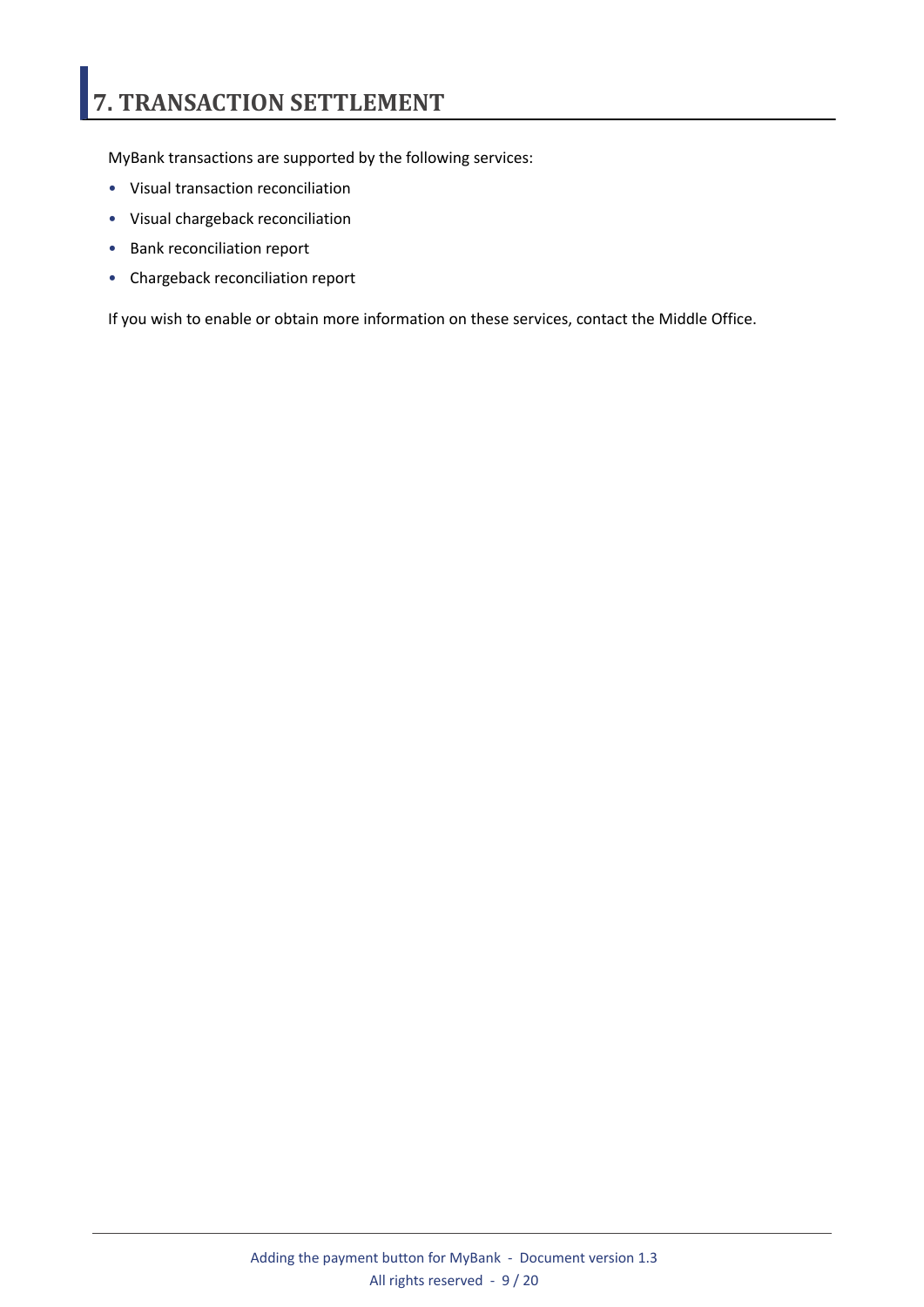### <span id="page-9-0"></span>**8. ESTABLISHING INTERACTION WITH THE PAYMENT GATEWAY**

The interaction with the payment gateway is described in the *Hosted Payment Page Implementation Guide*, available in our online documentation archive.

The merchant website and the payment gateway interact by exchanging data.

To create a payment, this data is sent in an HTML form via the buyer's browser.

At the end of the payment, the result is transmitted to the merchant website in two ways:

- automatically by means of notifications called Instant Notification URLs (also known as IPN for Instant Payment Notification).
- Via the browser when the buyer clicks the button to return to the merchant website.

To guarantee the security of the exchange, the data is signed with a key known only to the merchant and the payment gateway.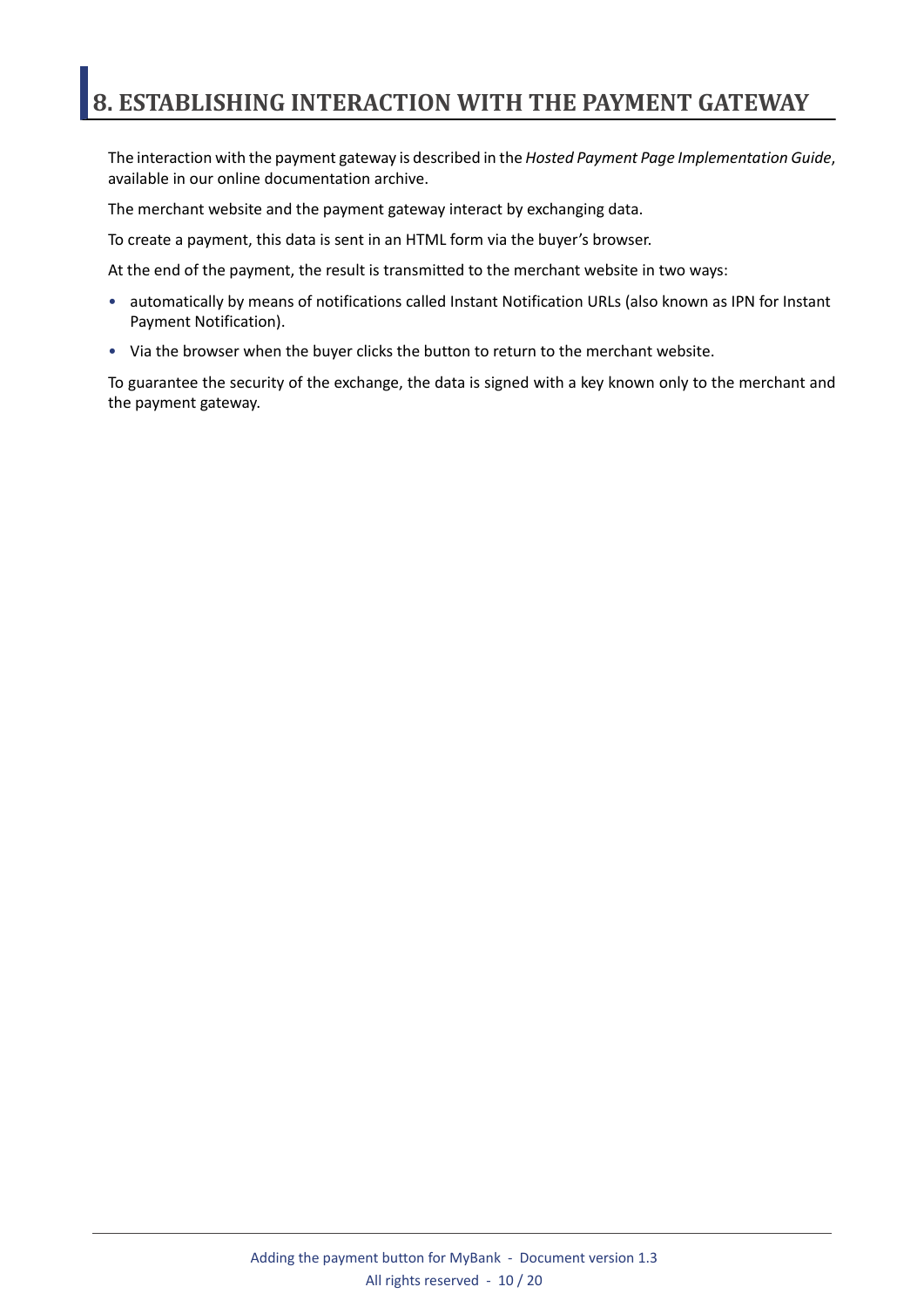### <span id="page-10-0"></span>**9. SETTING UP NOTIFICATIONS**

Several types of notifications are provided in the Expert Back Office.

- Instant Payment Notification URL call
- E-mail sent to the merchant
- E-mail sent to the buyer
- SMS sent to the merchant
- SMS sent to the buyer

They allow to manage the events(payment accepted, payment abandoned by the buyer, payment canceled by the merchant, payment validated by the merchant, etc.) that will trigger a notification sent to the merchant website, the merchant or the buyer.

The notifications of Instant Payment Notification URL call type are very important as they represent the only reliable way for **the merchant website of obtaining the payment result.**

If the payment gateway is unable to access the URL of your page, an e-mail will be sent to the shop administrator.

It contains:

- The HTTP code of the encountered error
- Parts of error analysis
- Its consequences
- Instructions via the Expert Back Office to resend the request to the previously defined URL

To access notification rule management:

Go to the following menu: **Settings** > **Notification rules**.

| Instant Payment Notification              | $\boxed{\smash{\sim}}$ E-mail sent to the merchant<br>$\sqrt{\phantom{a}}$ E-mail sent to the buver |
|-------------------------------------------|-----------------------------------------------------------------------------------------------------|
| $\overline{\mathbf{v}}$<br><b>Enabled</b> | Reference                                                                                           |
|                                           | Instant Payment Notification URL on batch authorization                                             |
|                                           | Instant Payment Notification URL at the end of the payment                                          |
|                                           | Instant Payment Notification URL on batch change                                                    |
|                                           | <b>Instant Payment Notification URL on cancellation</b>                                             |
|                                           | Instant Payment Notification URL on an operation coming from the Back Office                        |

#### <span id="page-10-1"></span>**9.1. Setting up the Instant Payment Notification**

This rule allows to notify the merchant website in the following cases:

- Payment accepted
- Payment refused
- Payment waiting for authorization (file analysis is in progress)

**This notification is required to communicate the result of a payment request.**

It will inform the merchant website of the payment result even if your client has not clicked the "Return **to the shop" button.**

- **1.** Right-click **Instant Payment Notification URL at the end of the payment**.
- **2.** Select **Manage the rule**.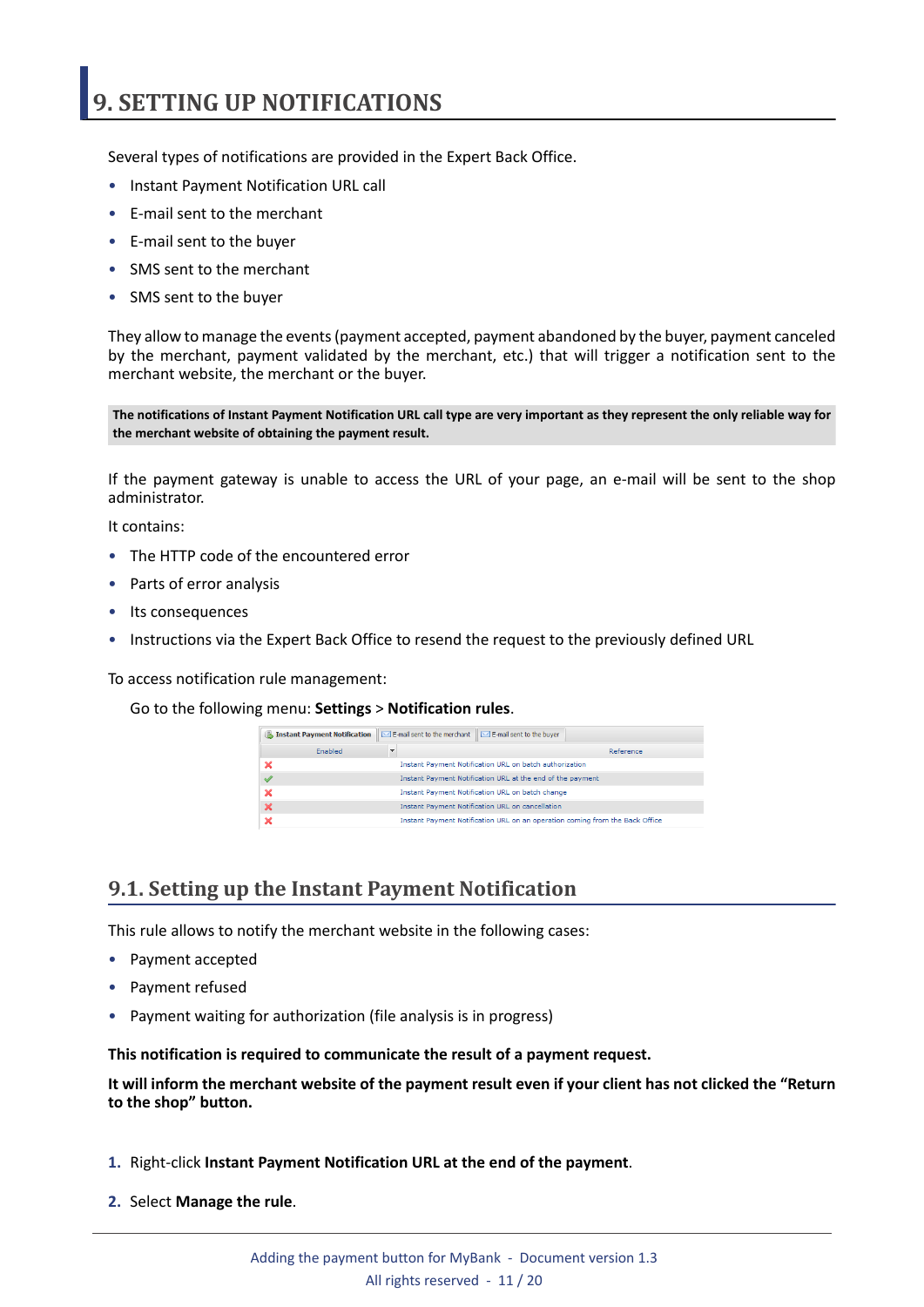- **3.** Enter the **E-mail address(es) to notify in case of failure** field in the **General settings** section. To specify several e-mail addresses, separate them with a semi-colon.
- **4.** Check the box **Automatic retry in case of failure** if you wish to authorize the gateway to automatically resend the notification in case of a failure (can be done up to 4 times).
- **5.** In the **Instant Payment Notification URL of the API form V1, V2** section, specify the URL of your page in the fields **URL to notify in TEST mode** and **URL to notify in PRODUCTION mode** if you wish to receive notifications in the API form format.
- **6.** Save the changes.

#### <span id="page-11-0"></span>**9.2. Setting up a notification on batch change**

In some cases, the final payment result may not be available when the buyer returns to the merchant website.

#### The payment is then created with the **Waiting for authorization** status.

An automatic mechanism allows to retrieve the final status and update the transaction.

In order to be notified of the final status, you must enable the notification rule for batch modification:

- **1.** Right-click **Instant Payment Notification URL on batch change**.
- **2.** Select **Manage the rule**.
- **3.** Enter the **E-mail address(es) to notify in case of failure** field in the **General settings** section. To specify several e-mail addresses, separate them with a semi-colon.
- **4.** Check the box **Automatic retry in case of failure** if you wish to authorize the gateway to automatically resend the notification in case of a failure (can be done up to 4 times).
- **5.** In the **Instant Payment Notification URL of the API form V1, V2** section, specify the URL of your page in the fields **URL to notify in TEST mode** and **URL to notify in PRODUCTION mode** if you wish to receive notifications in the API form format.
- **6.** In the **REST API Instant Payment Notification URL** section, specify the URL of your page in the fields Target URL of the IPN to notify in TEST mode and Target URL of the IPN to notify in PRODUCTION **mode** if you are using the JavaScript client.
- **7.** Save the changes.
- **8.** Enable the rule by right-clicking **Instant Payment Notification URL on batch change** and select **Enable the rule**.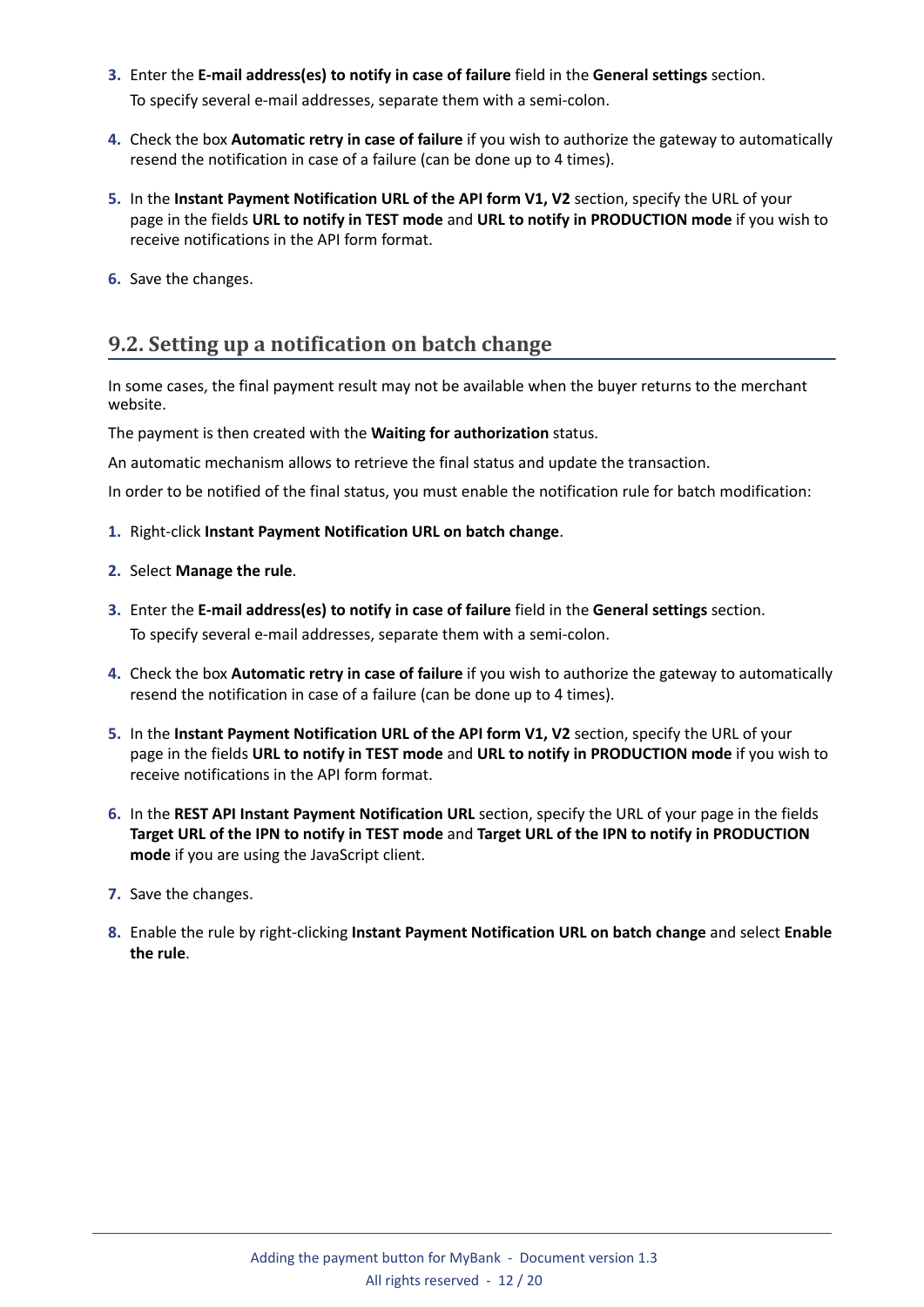<span id="page-12-0"></span>To generate a payment request, you must create an HTML form as follows:

```
<form method="POST" action="https://secure.lyra.com/vads-payment/">
 <input type="hidden" name="parameter1" value="value1" />
 <input type="hidden" name="parameter2" value="value2" />
 <input type="hidden" name="parameter3" value="value3" />
 <input type="hidden" name="signature" value="signature"/>
 <input type="submit" name="pay" value="Pay"/>
\langle/form\rangle
```
It contains:

- The following technical elements:
	- The  $\leq$  form> and  $\leq$ / form> tags that allow to create an HTML form.
	- The method="POST" attribute that defines the method used for sending data.
	- The action="*<https://secure.lyra.com/vads-payment/>*" attribute that defines where to send the form data.
- Form data:
	- The shop ID.
	- Information about the payment depending on the use case.
	- Additional information depending on your needs.
	- The signature that ensures the integrity of the form.

This data is added to the form by using the  $\langle$ input> tag:

<input type="hidden" name="parameter1" value="value1" />

For setting the name and value attributes, see the **Data dictionary** chapter also available in the online document archive.

All the data in the form must be encoded in **UTF-8.**

Special characters (accents, punctuation marks, etc.) will then be correctly interpreted by the payment gateway. Otherwise, the signature will be computed incorrectly and the form will be rejected.

• The **Pay** button to submit the data:

<input type="submit" name="pay" value="Pay"/>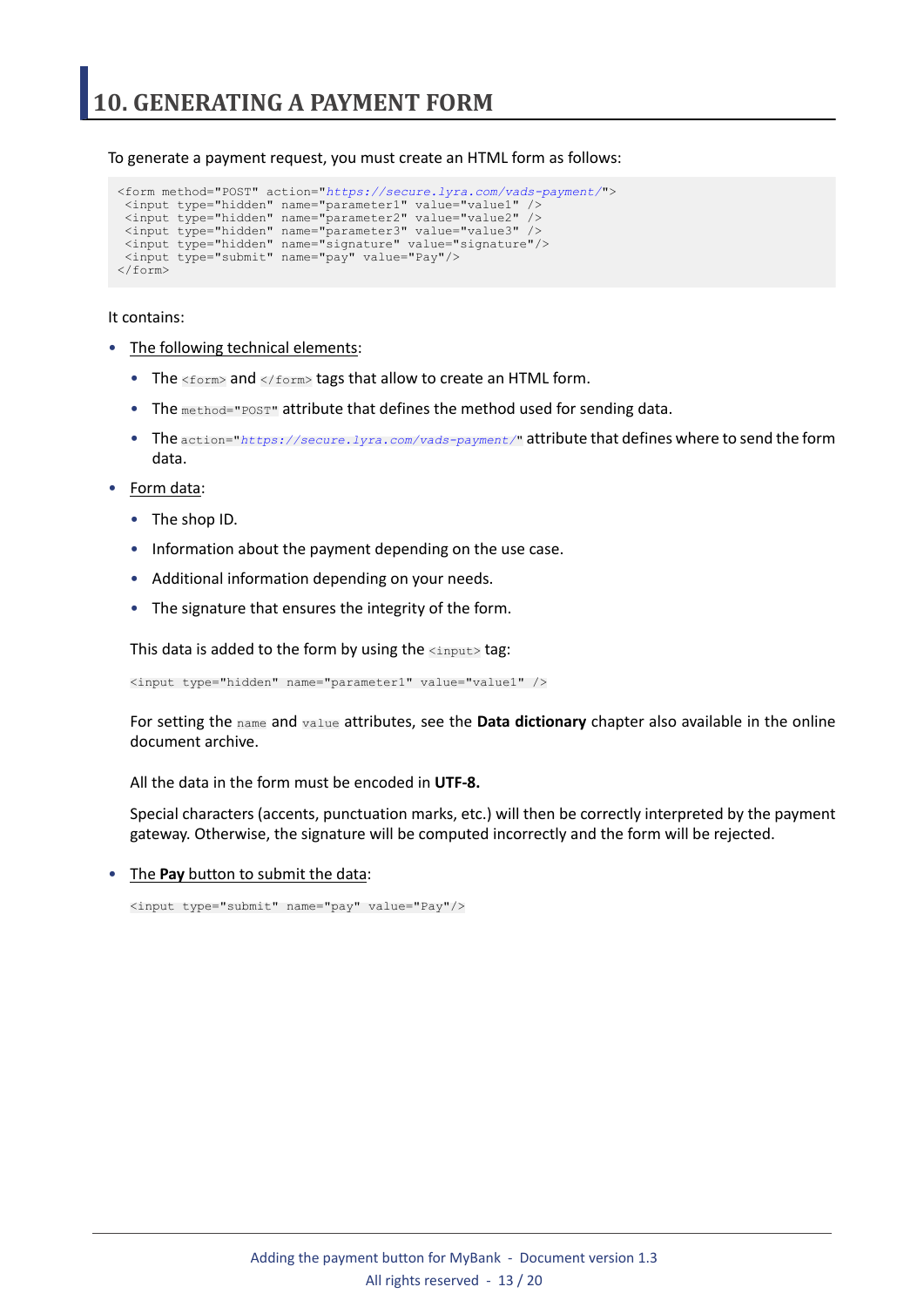Different use cases are presented in the chapters below. They will allow you to adapt your payment form to your needs.

| <b>Notation</b> | <b>Description</b>                                                                                                                                                                                                                                                                                                                                                                                                                                                            |
|-----------------|-------------------------------------------------------------------------------------------------------------------------------------------------------------------------------------------------------------------------------------------------------------------------------------------------------------------------------------------------------------------------------------------------------------------------------------------------------------------------------|
| a               | Alphabetic characters (from 'A' to 'Z' and from 'a' to 'z')                                                                                                                                                                                                                                                                                                                                                                                                                   |
| n               | Numeric characters                                                                                                                                                                                                                                                                                                                                                                                                                                                            |
| s               | Special characters                                                                                                                                                                                                                                                                                                                                                                                                                                                            |
| an              | Alphanumeric characters                                                                                                                                                                                                                                                                                                                                                                                                                                                       |
| ans             | Alphanumeric and special characters (except '<' and '>')                                                                                                                                                                                                                                                                                                                                                                                                                      |
| 3               | Fixed length of 3 characters                                                                                                                                                                                                                                                                                                                                                                                                                                                  |
| .12             | Variable length up to 12 characters                                                                                                                                                                                                                                                                                                                                                                                                                                           |
| json            | JavaScript Object Notation.<br>Object containing key/value pairs separated by commas.<br>It starts with a left brace "{" and ends with a right brace "}".<br>Each key/value pair contains the name of the key between double-quotes followed by ":" followed by a value.<br>The name of the key must be alphanumeric.<br>The value can be:<br>a chain of characters (in this case it must be framed by double-quotes)<br>٠<br>a number<br>٠<br>an object<br>٠<br>a table<br>٠ |
|                 | a boolean<br>empty<br>٠                                                                                                                                                                                                                                                                                                                                                                                                                                                       |
|                 | <b>Example:</b> { "name1":45,            "name2": "value2",            "name3":false}                                                                                                                                                                                                                                                                                                                                                                                         |
| enum            | Characterizes a field with a complete list of values.<br>The list of possible values is given in the field definition.                                                                                                                                                                                                                                                                                                                                                        |
| Enum list       | List of values separated by a ";".<br>The list of possible values is given in the field definition.<br>Example: vads payment cards=VISA; MASTERCARD                                                                                                                                                                                                                                                                                                                           |
| map             | List of key / value pairs separated by a " $\overline{r}$ ".<br>Each key/value pair contains the name of the key followed by "=", followed by a value.<br>The value can be:<br>a chain of characters<br>٠                                                                                                                                                                                                                                                                     |
|                 | a boolean<br>٠                                                                                                                                                                                                                                                                                                                                                                                                                                                                |
|                 | a json object<br>٠                                                                                                                                                                                                                                                                                                                                                                                                                                                            |
|                 | an xml object                                                                                                                                                                                                                                                                                                                                                                                                                                                                 |
|                 | The list of possible values for each key/value pair is provided in the field definition.<br>Example: vads theme config=SIMPLIFIED DISPLAY=true; RESPONSIVE MODEL=Model 1                                                                                                                                                                                                                                                                                                      |

The following table lists the different formats that you can encounter when building your form.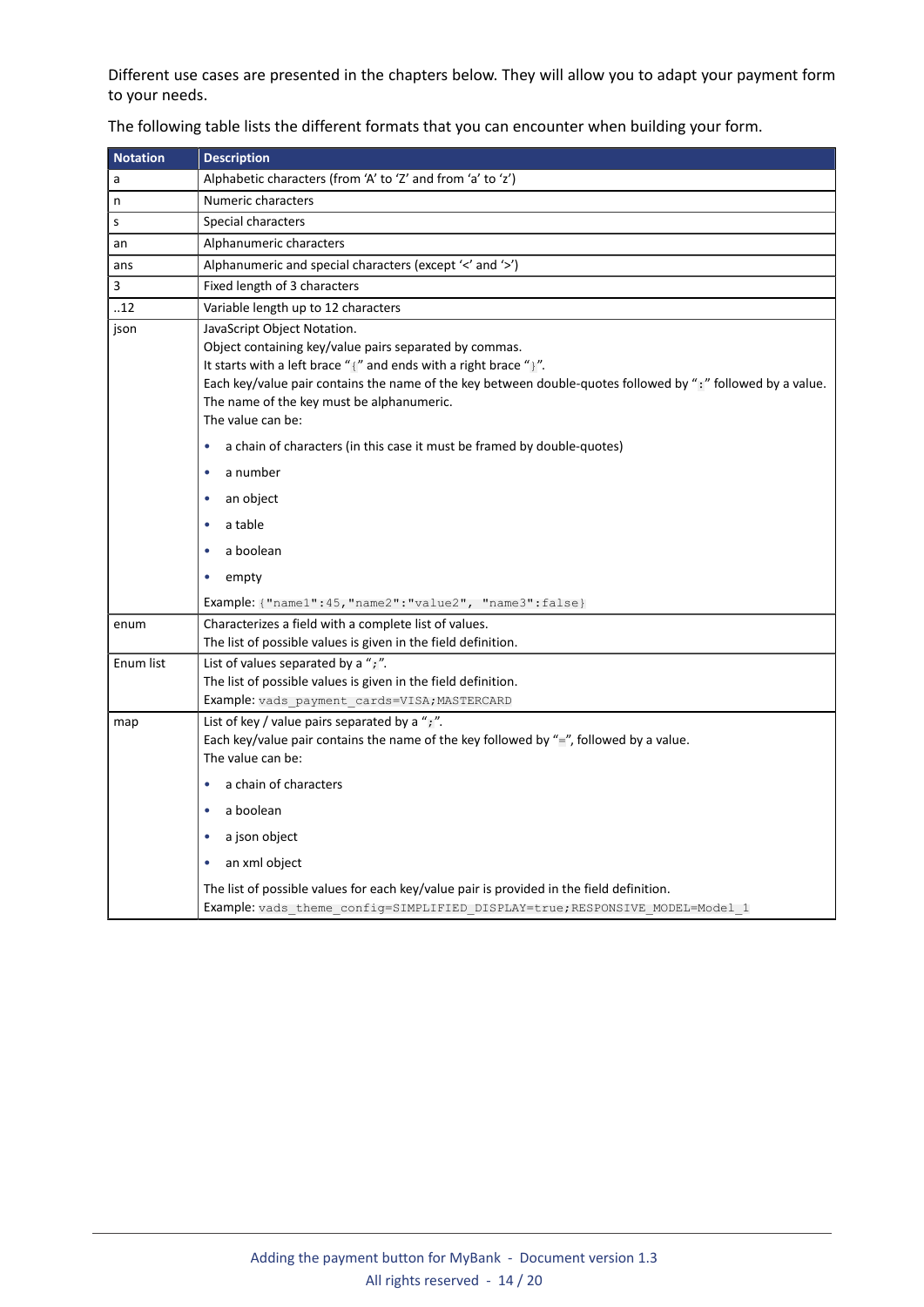### <span id="page-14-0"></span>**10.1. Creating a MyBank payment request**

| <b>Field name</b>    | <b>Description</b>                                                                                                                                                                                                                                | <b>Format</b>  | <b>Value</b>                                                                                                                                   |
|----------------------|---------------------------------------------------------------------------------------------------------------------------------------------------------------------------------------------------------------------------------------------------|----------------|------------------------------------------------------------------------------------------------------------------------------------------------|
| vads_payment_cards   | Allows to force the card type to be used.<br>Leave empty to let the Buyer choose<br>between the eligible payment methods<br>(depending on the currency, the minimum<br>or maximum amount, the technical<br>constraints) associated with the shop. | enum           | <b>MYBANK</b> to directly call the<br>$\bullet$<br>MyBank payment button.<br>VISA; MYBANK to provide<br>the choice between VISA and<br>MyBank. |
| vads_page_action     | Action to perform                                                                                                                                                                                                                                 | enum           | <b>PAYMENT</b>                                                                                                                                 |
| vads_amount          | Payment amount in the smallest currency<br>unit (cents for euro).                                                                                                                                                                                 | n.12           | E.g.: 3000 for 30,00 EUR                                                                                                                       |
| vads_ctx_mode        | Defines the mode of interaction with the<br>payment gateway.                                                                                                                                                                                      | enum           | <b>TEST or PRODUCTION</b>                                                                                                                      |
| vads_currency        | Numeric currency code to be used for the<br>payment, in compliance with the ISO 4217<br>standard (numeric code).                                                                                                                                  | n <sub>3</sub> | Possible value:<br>978 (EUR)<br>$\bullet$                                                                                                      |
| vads_action_mode     | Acquisition mode for payment method data                                                                                                                                                                                                          | enum           | <b>INTERACTIVE</b>                                                                                                                             |
| vads_cust_email      | Buyer's e-mail address                                                                                                                                                                                                                            | ans150         | E.g.: abc@example.com                                                                                                                          |
| vads_cust_country    | Country code in compliance with the ISO<br>3166 standard                                                                                                                                                                                          | a2             | Possible values:<br>ES<br>$\bullet$<br><b>GR</b><br>$\bullet$<br>ΙT                                                                            |
| vads_cust_first_name | First name                                                                                                                                                                                                                                        | ans.63         | E.g.: Laurent                                                                                                                                  |
| vads_cust_last_name  | Name                                                                                                                                                                                                                                              | ans.63         | E.g.: Durant                                                                                                                                   |
| vads_payment_config  | Payment type                                                                                                                                                                                                                                      | enum           | <b>SINGLE</b>                                                                                                                                  |
| vads_site_id         | Shop ID                                                                                                                                                                                                                                           | n8             | E.g.: 12345678                                                                                                                                 |
| vads_trans_date      | Date and time of the payment form in UTC<br>format                                                                                                                                                                                                | n14            | Respect the YYYYMMDDHHMMSS<br>format<br>E.g.: 20200101130025                                                                                   |
| vads_trans_id        | Transaction number.<br>Warning: this field is not case sensitive.                                                                                                                                                                                 | an6            | $E.g.:$ xr $T15p$                                                                                                                              |
| vads_version         | Version of the exchange protocol with the<br>payment gateway                                                                                                                                                                                      | enum           | V <sub>2</sub>                                                                                                                                 |

**1.** Use all the fields presented in the table below to create your payment form.

- **2.** Add optional fields depending on your requirements (see chapter **Using additional features** of the *Hosted Payment Page Implementation Guide* available on our website).
- **3.** Compute the value of the **signature** field using all the fields of your form that start with **vads\_** (see chapter **Computing the signature** of the *Hosted Payment Page Implementation Guide* available on our website).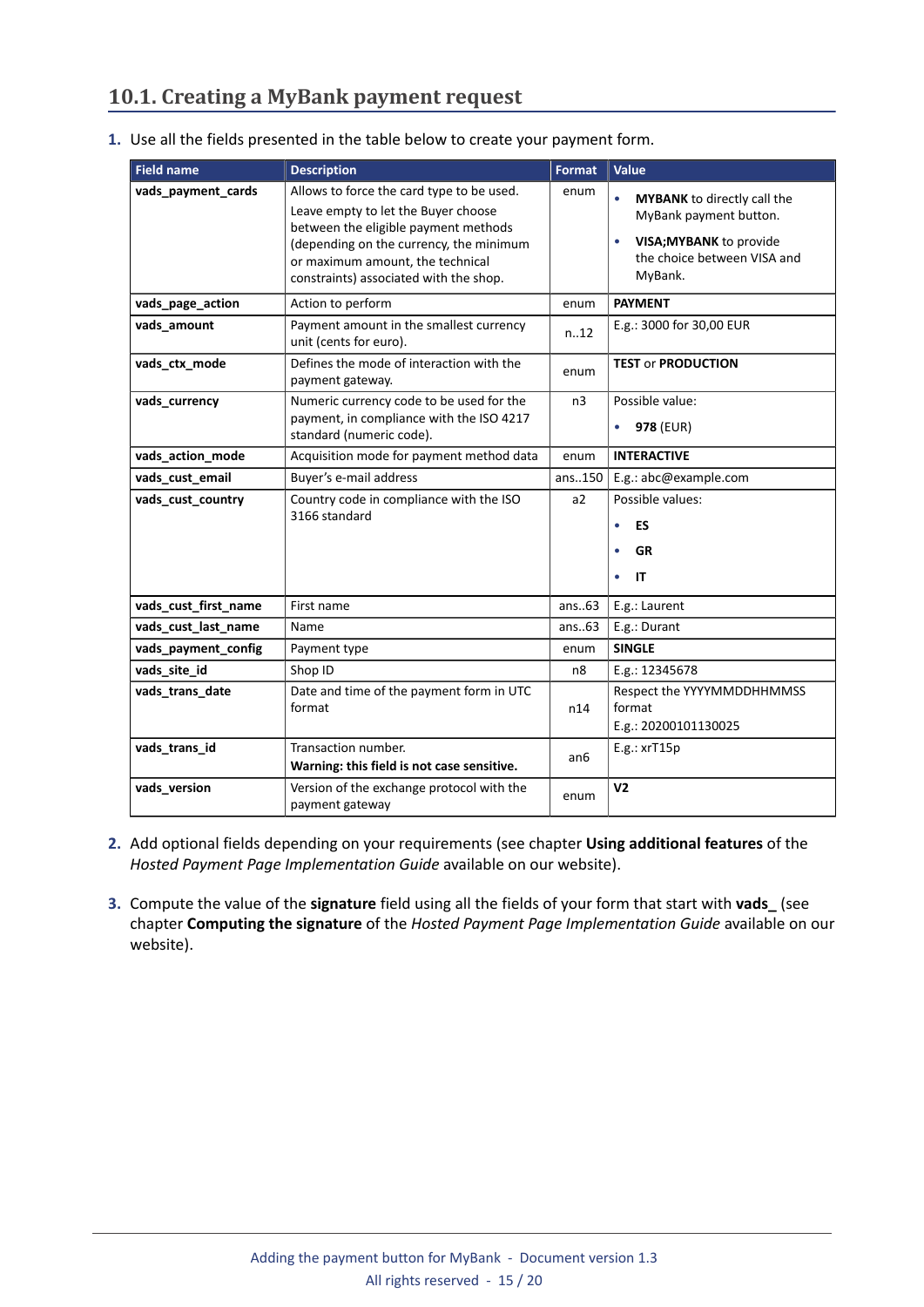<span id="page-15-0"></span>The buyer will be able to finalize his/her purchase once he/she is redirected to the payment page.

The buyer's browser must transmit the payment form data.

### <span id="page-15-1"></span>**11.1. Redirecting the buyer to the payment page**

The URL of the payment gateway is:

*<https://secure.lyra.com/vads-payment/>*

#### Example of parameters sent to the payment gateway:

|                           | <form action="https://secure.lyra.com/vads-payment/" method="POST"></form>                   |
|---------------------------|----------------------------------------------------------------------------------------------|
|                           | <input name="vads action mode" type="hidden" value="INTERACTIVE"/>                           |
|                           | <input name="vads amount" type="hidden" value="2990"/>                                       |
|                           | <input name="vads ctx mode" type="hidden" value="TEST"/>                                     |
|                           | <input name="vads currency" type="hidden" value="978"/>                                      |
|                           | <input name="vads cust country" type="hidden" value="IT"/>                                   |
|                           | <input name="vads cust email" type="hidden" value="me@example.com"/>                         |
|                           | <input name="vads cust first name" type="hidden" value="John"/>                              |
|                           | <input name="vads cust last name" type="hidden" value="Doe"/>                                |
|                           | <input name="vads cust phone" type="hidden" value="+33102030405"/>                           |
|                           | <input name="vads page action" type="hidden" value="PAYMENT"/>                               |
|                           | <input name="vads payment cards" type="hidden" value="MYBANK"/>                              |
|                           | <input name="vads payment confiq" type="hidden" value="SINGLE"/>                             |
|                           | <input name="vads site id" type="hidden" value="12345678"/>                                  |
|                           | <input name="vads trans date" type="hidden" value="20190710101407"/>                         |
|                           | <input name="vads trans id" type="hidden" value="362812"/>                                   |
|                           | <input name="vads version" type="hidden" value="V2"/>                                        |
|                           | <input name="signature" type="hidden" value="NM25DPLKEbtGEHCDHn8MBT4ki6aJI/ODaWhCzCnAfvY="/> |
|                           | <input name="pay" type="submit" value="Pay"/>                                                |
| $\langle$ /form $\rangle$ |                                                                                              |

### <span id="page-15-2"></span>**11.2. Processing errors**

If the payment gateway detects an error while receiving the form, an error message will appear and the buyer will not be able to proceed to the payment.

#### In TEST mode

The message indicates the source of the error and provides a link to the error code description to help you fix it.

#### In PRODUCTION mode

The message simply indicates to the buyer that a technical problem has occurred.

In both cases the merchant receives a notification e-mail.

It contains:

- the source of the error,
- a link to possible causes to facilitate its analysis,
- all the fields of the form.

A description of the error codes with their possible causes is available on our website

*<https://docs.lyra.com/collect/error-code/error-00.html>*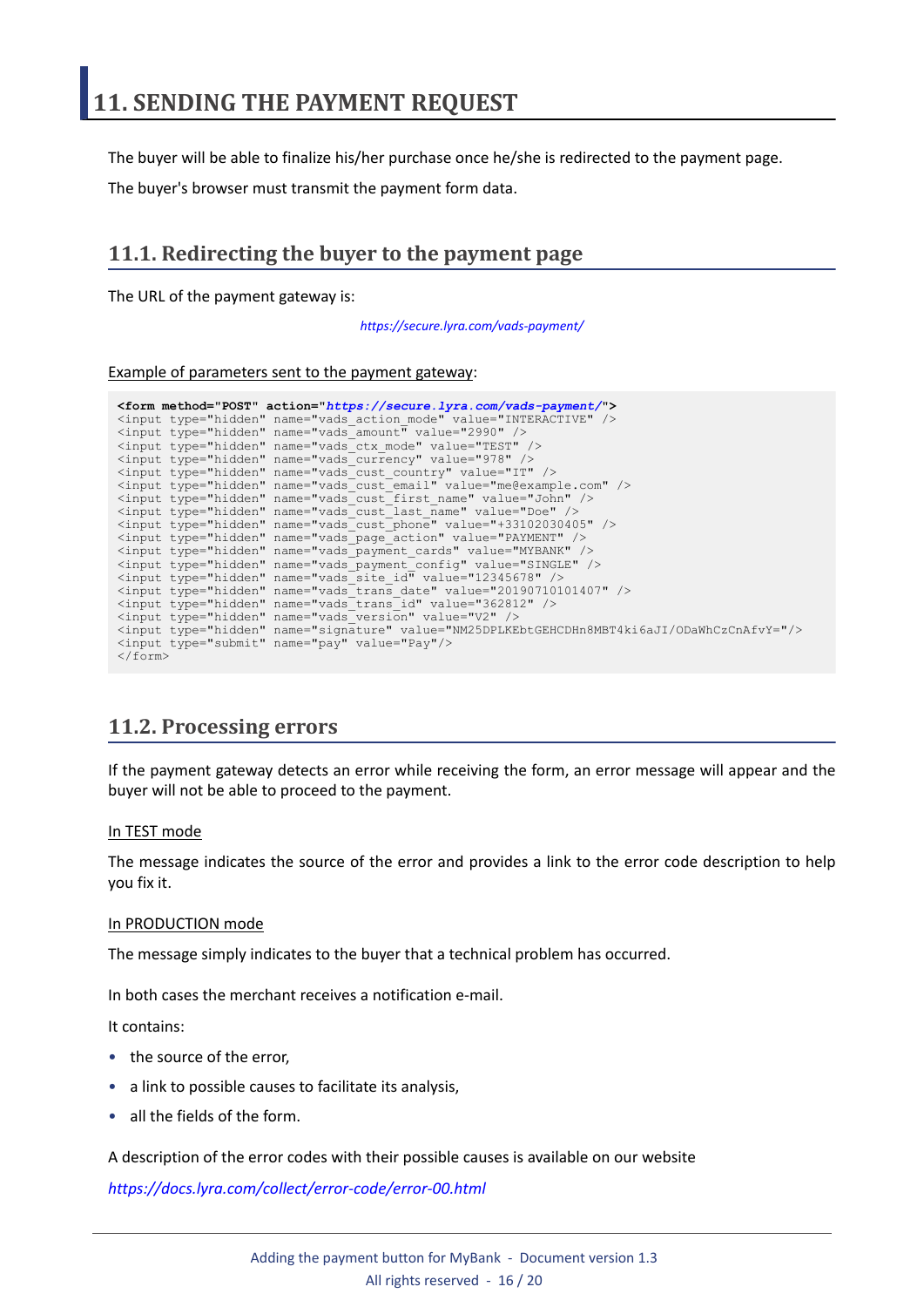Error codes specific to the MYBANK payment method:

| <b>Code Message</b>                               | Description of the error                                       |
|---------------------------------------------------|----------------------------------------------------------------|
| 10104 UNAVAILABLE PAYMENT METHOD                  | The MYBANK card type is not activated for<br>your Merchant ID. |
| 1012 CURRENCY NOT SUPPORTED                       | No card type supports the requested<br>currency.               |
| 1019 LYRA COLLECT METHOD NOT AVAILABLE IN COUNTRY | No card type supports the requested<br>country.                |
| 1019 LYRA COLLECT SOFORT MIN AMOUNT NOT REACHED   | The transmitted amount is too low for a<br>SOFORT payment.     |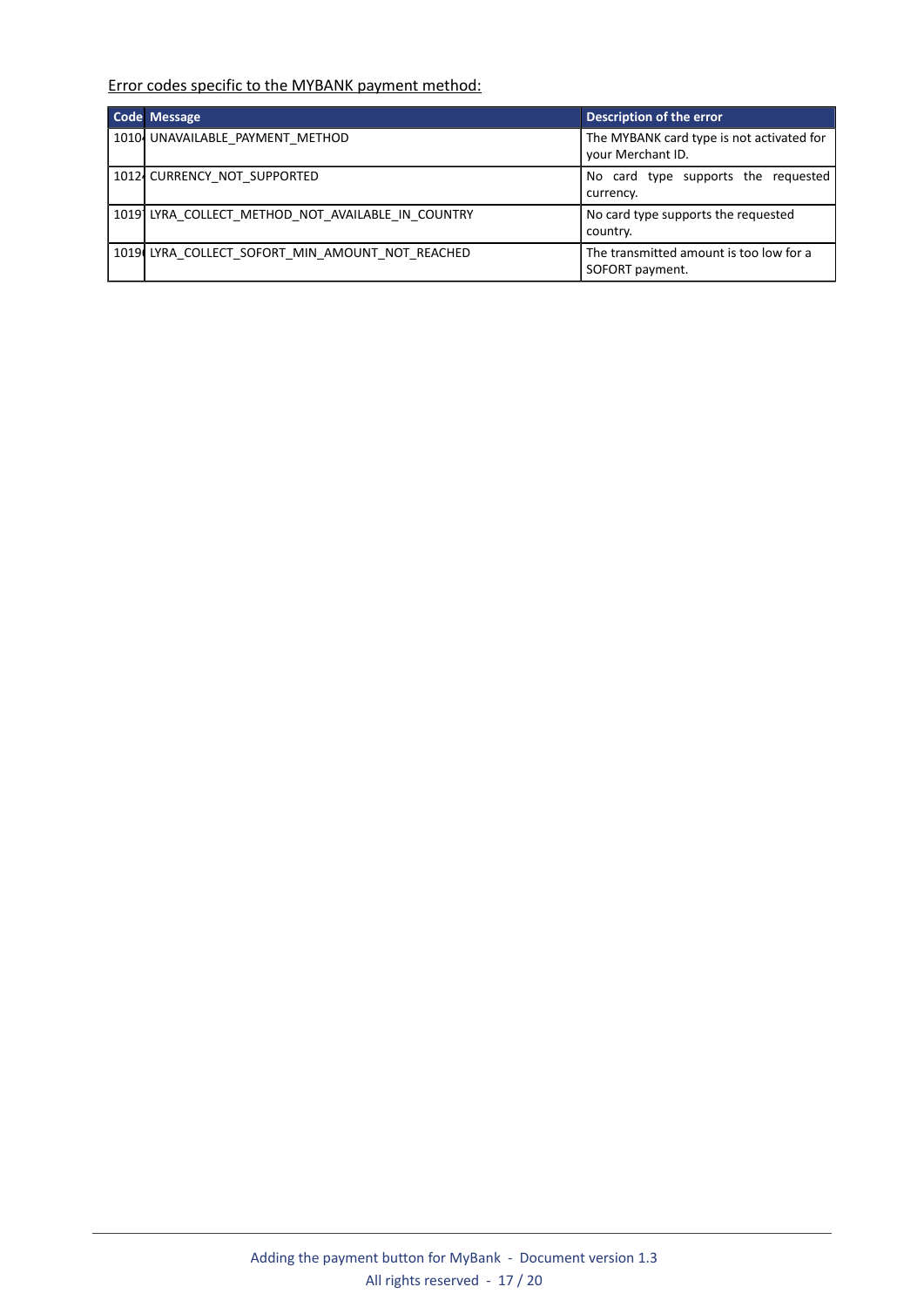<span id="page-17-0"></span>The analysis of the payment result is described in the *Hosted Payment Page Implementation Guide* available in our online documentation archive (*<https://docs.lyra.com/fr/>*).

This document only describes the steps of processing data relative to the response of a payment made with MyBank.

### <span id="page-17-1"></span>**12.1. Processing the response data**

Here is an example of analysis to guide you through processing the response data.

**1.** Identify the order by retrieving the value of the **vads\_order\_id** field if you have transmitted it in the payment form.

Make sure that the order status has not been updated yet.

**2.** Retrieve the payment result transmitted in the **vads\_trans\_status** field.

Its value allows you to define the order status.

| <b>VALUE</b>                 | <b>DESCRIPTION</b>                                                            |  |
|------------------------------|-------------------------------------------------------------------------------|--|
| <b>CAPTURED</b>              | Captured                                                                      |  |
|                              | The transaction is accepted.                                                  |  |
|                              | It is visible in the Captured transactions tab.                               |  |
|                              | Debit is immediate (no capture file is sent to the acquirer).                 |  |
| <b>REFUSED</b>               | <b>Declined</b>                                                               |  |
|                              | Transaction is declined.                                                      |  |
|                              | See the following chapter to obtain more information on the rejected payment. |  |
| <b>WAITING AUTHORISATION</b> | Waiting for authorization.                                                    |  |
|                              | Waiting for the response from the acquirer.                                   |  |

- **3.** Retrieve the payment reference transmitted in the **vads\_trans\_id** field.
- **4.** Retrieve the value of the **vads\_trans\_date** field to identify the payment date.
- **5.** Retrieve the used amount and currency. To do this, retrieve the values of the following fields:

| Field name              | <b>Description</b>                                                                        |  |
|-------------------------|-------------------------------------------------------------------------------------------|--|
| vads amount             | Payment amount in the smallest currency unit.                                             |  |
| vads currency           | Numeric code of the currency used for the payment.                                        |  |
| vads_change_rate        | Exchange rate used to calculate the effective payment amount (see vads effective amount). |  |
| vads_effective_amount   | Payment amount in the currency used for the capture in the bank.                          |  |
| vads_effective_currency | Numeric code of the currency that will be used for the capture at the bank.               |  |

*Table 1: Analysis of the payment amount and currency*

- **6.** Retrieve the used payment method by analyzing the **vads\_card\_brand** field.
- **7.** Retrieve all the order, buyer and shipping details.

These details will be provided in the response only of they have been transmitted in the payment form.

Their values are identical to the ones submitted in the form.

**8.** Proceed to order update.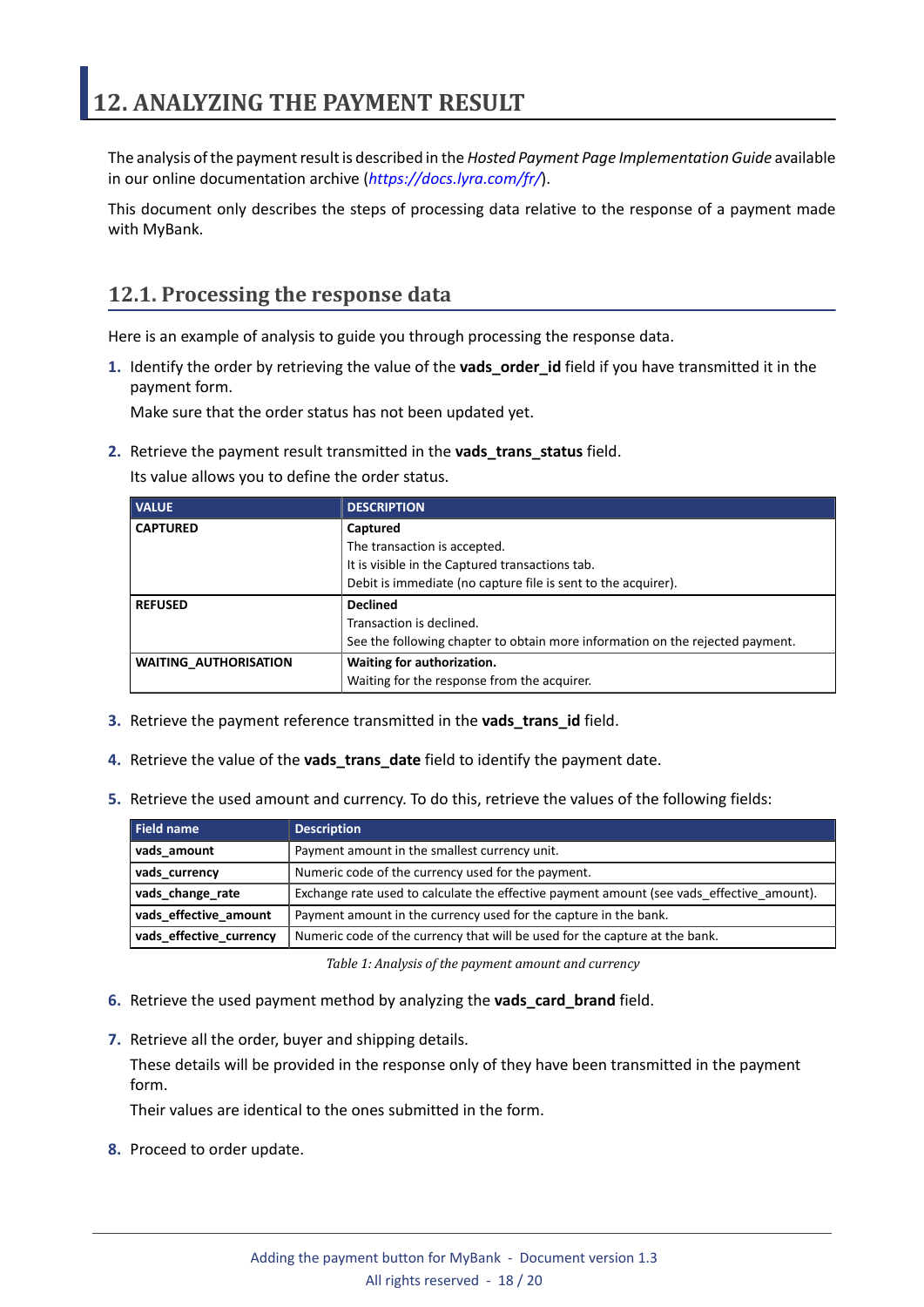### <span id="page-18-0"></span>**12.2. Analyzing the result of the authorization request**

The result of the authorization is specified in the **vads\_auth\_result** field.

This field is set to:

- **0** when the payment is successful,
- one of the values below when the payment is rejected:

| Codes | <b>Description</b>                   | <b>Comment</b>                            |
|-------|--------------------------------------|-------------------------------------------|
| 1010  | Unknown error                        |                                           |
| 1011  | Incorrect information                | A non-exhaustive list of possible cases:  |
|       |                                      | Invalid cardholder number<br>٠            |
|       |                                      | <b>Invalid CVV</b><br>$\bullet$           |
|       |                                      | Invalid expiration date<br>$\bullet$      |
|       |                                      | Invalid buyer country<br>٠                |
|       |                                      | Invalid transaction currency<br>$\bullet$ |
| 1012  | Payment abandoned by the user        |                                           |
| 1013  | Expired                              | A non-exhaustive list of possible cases:  |
|       |                                      | <b>Expired session</b><br>$\bullet$       |
| 1014  | Technical error on the acquirer side | Contact the tech support.                 |
| 1016  | Canceled by the acquirer             | A non-exhaustive list of possible cases:  |
|       |                                      | Risk management module<br>۰               |
|       |                                      | failed buyer authentication<br>٠          |